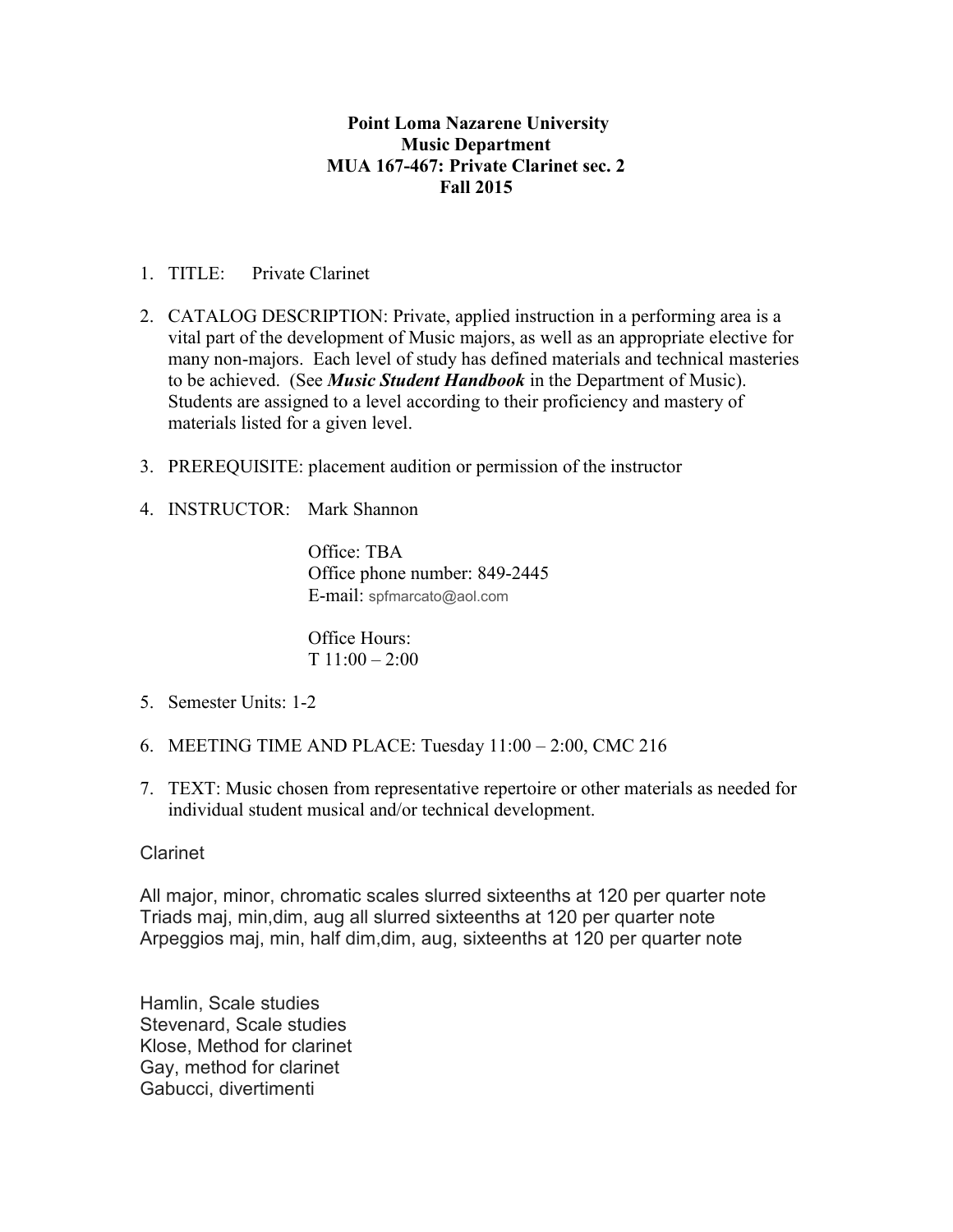Rose, etudes Gates, odd meter etudes Bonode, orchestral excerpts Drapkin, bass clarinet excerpts Starer, rhythmic training Nelson, patterns for Jazz

## 8. OTHER MATERIALS NEEDED FOR CLASS: Clarinet

- 9. POSITION OF COURSE IN COLLEGE CURRICULUM: This course is suggested for all students, whether music majors or not, wishing to study clarinet. Upper division students majoring in Music Education and Music Performance will prepare recital performances as prescribed by their degree curricula.
- 10. COURSE OBJECTIVES: students will gain proficiency in the following areas:
	- a. Technical mastery of repertoire studied, including
	- b. Stylistic interpretations of performance repertoire from at least three contrasting historical periods
	- c. Performance skills, such as memorization, and stage presentation.
	- d. Practice strategies and problem solving skills
- 11. METHODS USED IN THE COURSE: Weekly private lesson will include evaluation of skill development and repertoire coaching, with discussion of how to improve progress through efficient practice. Throughout the semester the professor schedules studio classes to provide practice performance opportunities.
- 12. CLASS PREPARATION: Regular practice outside of lessons is essential for successful completion of the class. It is assumed that students will develop a routine of significant daily practice on the clarinet as well as score study away from the piano.
- 13. EVALUATION: Students will be evaluated by the following criteria:
	- a. Learn at least three repertoire selections from contrasting historical periods appropriate to the student's placement level.
	- b. Learn technical patterns, such as major and minor scales or arpeggios, as correspond to the technical expectations for the student's placement level.
	- c. Perform at least one selection on music department student recital each semester
	- d. Perform a jury exam before the music department string faculty including two repertoire selections and the required technical regimen during final exam week.

14. ACADEMIC ACCOMMODATIONS: All students are expected to meet the minimum standards for this course as set by the instructor. Students with learning disabilities who may need accommodations should first discuss options and services available to them in the Academic Support Center (ASC) during the first two weeks of the semester. The ASC, in turn, will contact professors with official notification and